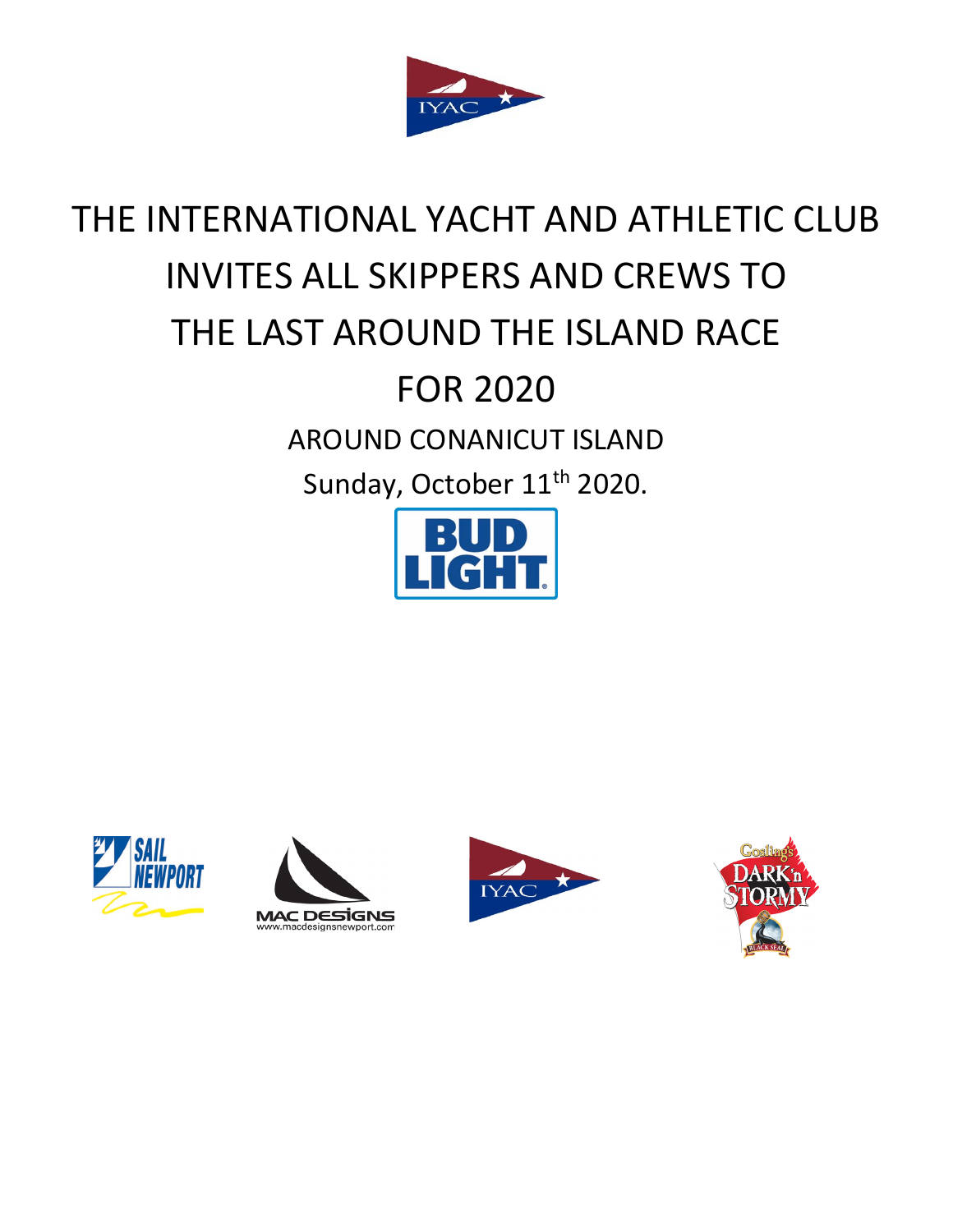## Notice of Race, Sailing Instructions and Application w/Waiver

- 1. MANAGEMENT: The Around Jamestown Race will be conducted by the International Yacht and Athletic Club, (IYAC), which will have the authority to reject an entry before the race starts, interpret the rules and conditions of the race and decide to protest. The Fleet shall be divided into handicap and one design classes according to rating and other factors at the discretion of the Management. The Race is open to:
- 2. ELIGIBILITY:
	- a. Cruising/Racing Yachts with a 2020 PHRF of Narragansett Bay Handicap. Yachts without a 2020 PHRF of Narragansett Boat Handicap will be reviewed by the Management and assigned either their regional PHRF Handicap or will receive a rating based on comparative Narragansett Bay Handicaps. A copy of certification must be submitted with entry form.
	- b. One design classes.
- 3. RULES:
	- a. The Rules governing the race will be the 2017-2020 Racing Rules of Sailing as administered by the US Sailing Association and individual Class Rules shall apply.
	- b. World Sailing, Regulation 20 Advertising code shall be at the discretion of and approved by the Management.
	- c. The Sailing Instructions, including Amendments, take precedence in case of conflict.
- 4. CLASSES
	- a. PHRF Class designation will be posted based on the number of entries at the Skippers' Meeting.
	- b. One Design Classes There must be at least 4 yachts entered in One Design classes to qualify for a separate start. If there are less than 4 entered, the Yacht will be racing in Class 1 PHRF. All yachts must fly the appropriate code flag for their class from their backstay.

Code flags designating the classes are:

- Class 1 Numeral Pennant 1
- Class 2 Numeral Pennant 2
- Class 3 Numeral Pennant 3
- Class 4 Numeral Pennant 4
- 5. AWARDS: Award will be presented to overall winner in person. Location and format TBA. Social Distancing rules will be in effect.
- 6. ASSUMPTION OF RISKS: It shall be the sole responsibility of each Yacht to decide whether or not to start or continue the race and to comply with minimum USCG safety regulations for their Class. Each competitor, by participation, agrees that neither the IYAC nor the persons assisting the race shall be responsible for damage or injury suffered during the race.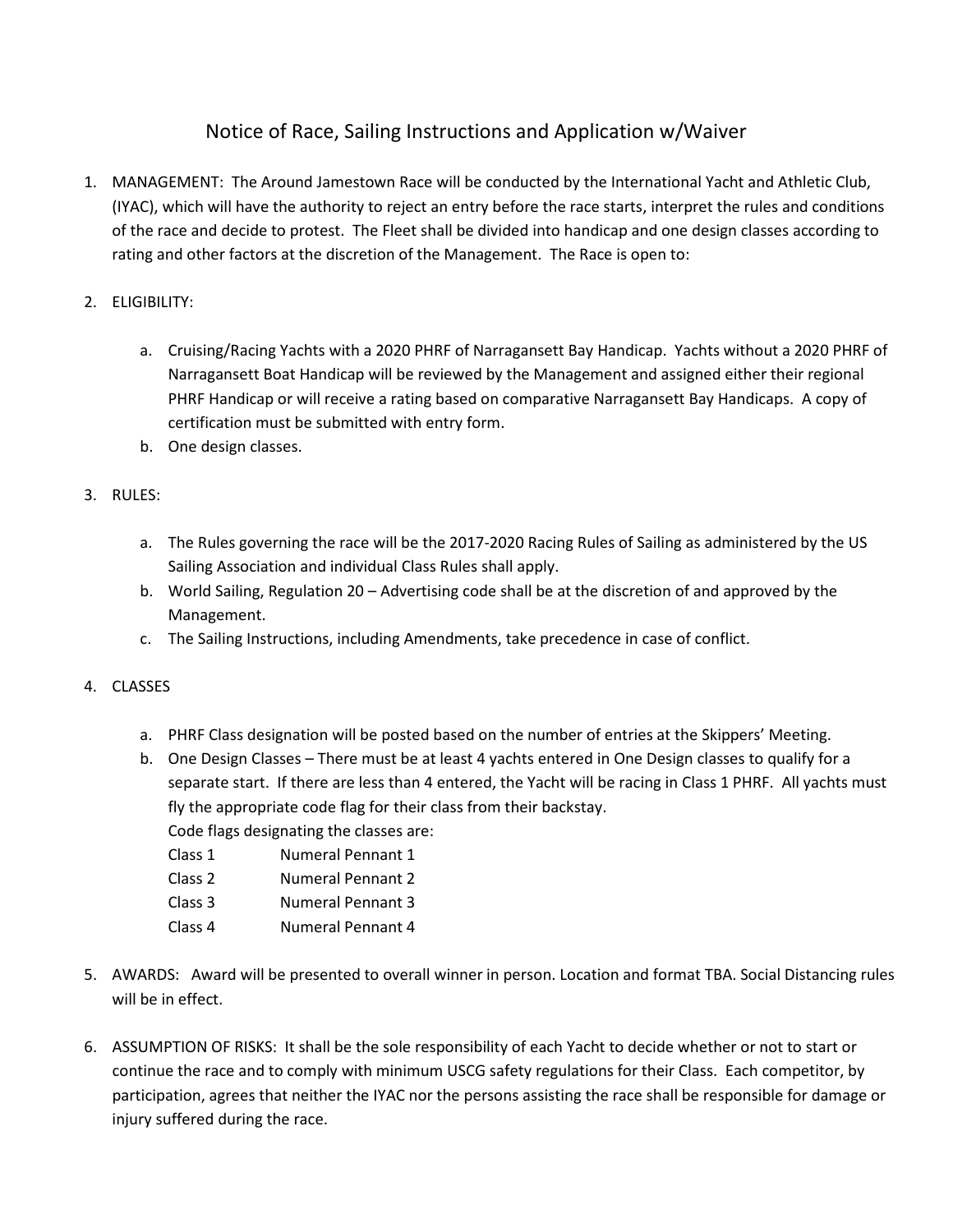- 7. ENTRY PROCEDURE: Each entrant must submit a copy of the Yacht's 2020 PHRF/NB rating form, and the completed IYAC Entry and Liability Waiver and entry fee of \$1.00 per foot of length on or before by Friday, October 9, 2020, 1900hrs. Please delivered to: IYAC, 536 Thames Street, Newport, RI 02840, or emailed to [mick@mickharveyyachting.com.](mailto:mick@mickharveyyachting.com) Payment can be made by check or cash to the IYAC at the address above, or online through Paypal at IYACNEWPORT.com. If paying on line; go to the website, click on "Events" and choose The Last Around The Island Race for 2020, from there it is easy to navigate. Please be sure to complete your registration in advance, we know this is relatively short notice, and we want to be compliant and organized with all rules and Covid-19 regulations. If you have any questions, call Mick Harvey at (401) 935-8097.
- 8. SKIPPER'S MEETING: Providing all yachts enter as above and in a timely fashion we will issue class breaks online, in the event of late entries we will issue class breaks by email and on VHF 72 twenty five minutes before signals, at 1030hrs. There will be a limited attendance meeting (due to Covid-19 regulations) at IYAC, October 11<sup>th</sup>, 0830hrs. Maximum of one person per entry and limited capacity.
- 9. PRIZES: Prizes will be awarded to the Yacht with the best PHRF corrected time. (Including One Design Class Yachts which will be given a class PHRF rating for this trophy.)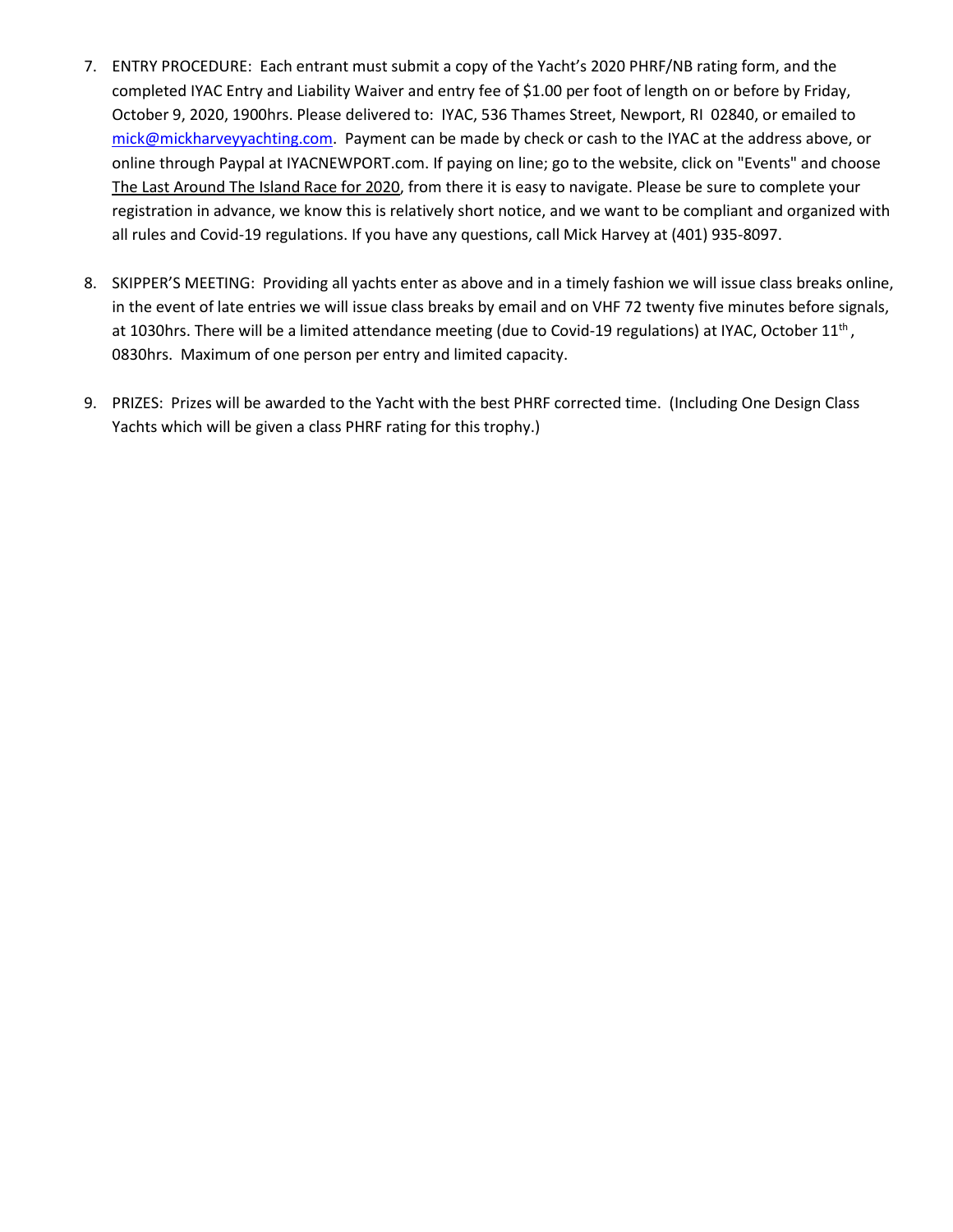### SAILING INSTRUCTIONS

- 1. STARTING AND FINISHING LINE: Will be between a staff flying an orange flag on the committee boat, anchored West of Goat Island and East of the shipping channel, and an orange buoy.
- 2. CHECK IN: All Yachts shall check in with the Race Committee Boat prior to the warning signal.
- 3. COMMUNICATIONS: The Race Committee Boat will be monitoring VHF Channel 72 and will notify competitors of all race announcements.
- 4. PFD RULE: If the Race Committee boat displays Code Flag "Y", Rule 40.1 is in effect. All competitors must wear an approved PFD.
- 5. COURSE SIGNALS: Course letters will be displayed under the individual class designators from the Race Committee Boat.
- 6. SPECIAL COURSE INSTRUCTIONS ALL CLASSES: The Newport to Jamestown Bridge shall be passes under the center span of the suspension section of the bridge. No Yacht shall sail between Rose Island and the Newport Bridge. The Jamestown to North Kingston Bridge shall be passed under the center span. The Race Committee may find it necessary to employ Code Flag "I" putting into effect the "Round the Ends" rule (RRS 30.1). When the Code Flag "I" has been displayed, and when any part of the Yacht's hull, crew, or equipment is on the course side of the starting line or its extensions during the minute before her starting signal, she shall return to the prestart side of the line across one of is extensions and start.
- 7. COURSES: The course will be displayed on the Race Committee Boat prior to the warning signal on the White Notice Board and will announced on VHF channel 72.
- 8. WINDWARD LEG: If the Race Committee Boat displays Code Flag W at the Warning Signal, there will be a short windward leg after the start for all the following courses. The windward mark will be an orange buoy and the rounding of this mark will be displayed on the Race Committee Boat by either a green flag (Starboard rounding), or a red flag (Port rounding) at the warning signal.
- 9. COURSE "O": Starting from North to South; from the Starting Line to FL G 2.5 Sec. Bell "11", The Dumplings, leave to Starboard; then to the RG Bell SW off Beavertail Point, leave to Starboard; then to Can "5", NW of Conanicut Point, leave to Starboard; then to R "2", NNE of Conanicut Point, leave to Starboard and then to Finish Line. Distance: 18.1 miles
- 10. COURSE "X": Starting from South to North; from the Starting Line to R "2", NNE of Conanicut Point, leave to Port; then to Can "5", NW of Conanicut Point, leave to Port; then to RG Bell, SW of Beavertail Point, leave to Port; then to FL G 2.5 Sec. Bell "11", The Dumplings, leave to Port and then to Finish Line. Distance 18.1 miles.
- 11. COURSE "Z": Starting from South to North; from the Starting Line to RG Nun South of Prudence Island, leave to Starboard, then to G "17", leave to Starboard, then to FL 2.5 Sec. Bell "11", The Dumplings, leave to Port and then to Finish Line. Distance 12.0 miles.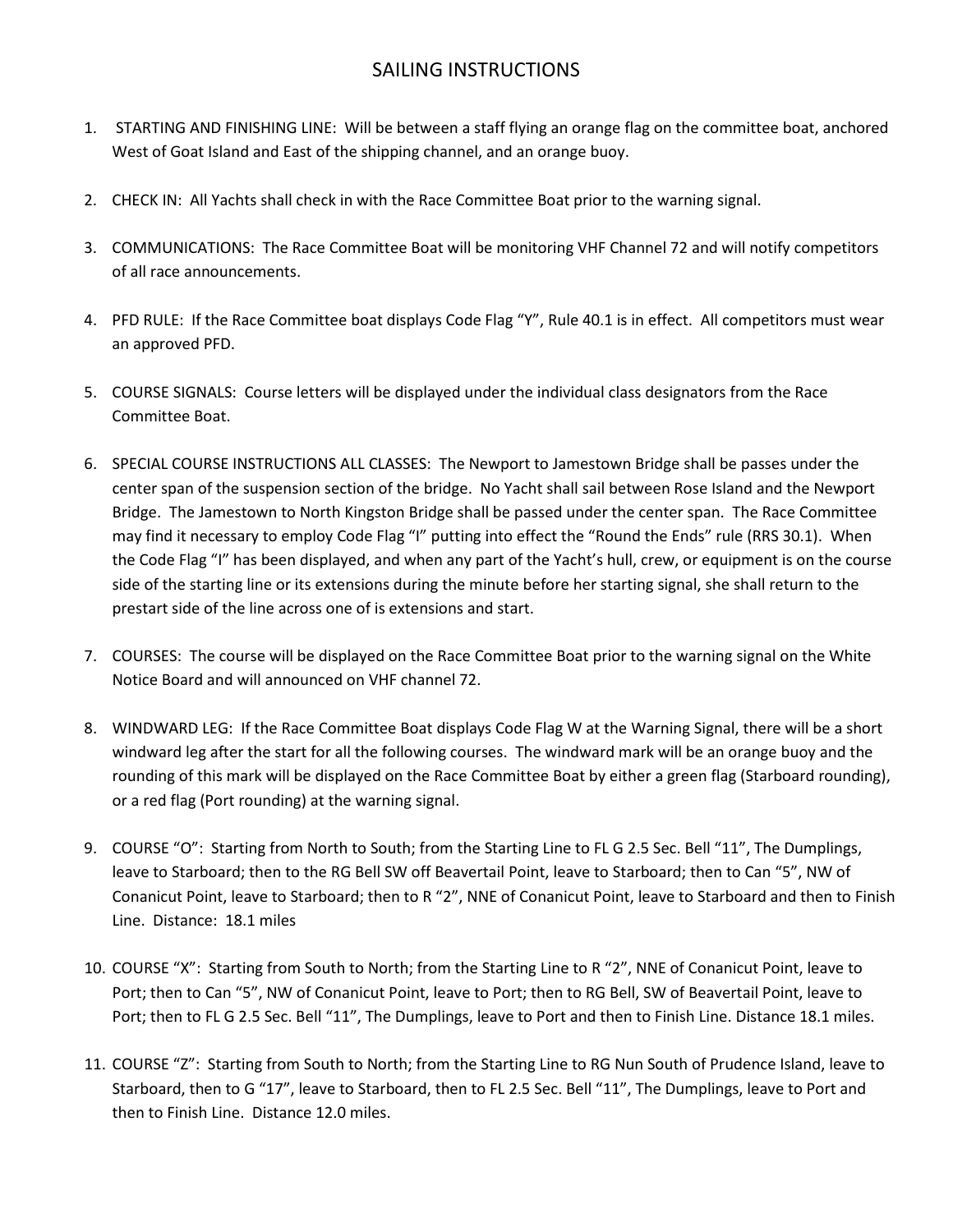- 12. COURSE "P": Starting from North to South; from the Starting Line to FL G 2.5 Sec. Bell "11", The Dumplings, leave to Port, then to FL R 4 Sec. Bell "14", Bishop Rock, leave to Port; then to RG Nun South of Prudence Island, leave to Port and then to Finish Line. Distance 12.0 Miles.
- 13. COURSE "Y": Alternate Course to be displayed by Race Committee Boat on the White Notice Board prior to warning signal.
- 14. PROTEST: The flag used to signify a protest shall be Code Flag B. Protests shall be made in accordance with Rule #60 and must be delivered to the IYAC by 1700 hrs, Sunday 1700hrs.. Protests will be heard at the IYAC at the discretion of the Race Committee. We encourage you to follow the rules and resolve any infringements on the water. Protest is discouraged, please do your turns.
- 15. POSTPONEMENT: AP, Answering Pennant and two sound signals. Race Committee will attempt to announce all signals on Channel 72.
- 16. ABANDONMENT: Code Flag N over Code Flag H and three sound signals.
- 17. INDIVIDUAL RECALL: Code Flag X and one sound signal. The Race Committee shall attempt to notify each Yacht recalled by hailing its Sail Number, but it is the responsibility of each Yacht to start correctly.
- 18. GENERAL RECALL: First Repeater and two sound signals. One minute after the First Repeater is lowered a new Warning Signal will resume the interrupted sequence of starting signals. The Class recalled will be the next to start.
- 19. TIME LIMIT: The time limit for this race will be expire at 1630 hrs. One yacht of a class finishing within the time limit will constitute a race.
- 20. RETIREMENTS: Please notify the Race Committee

#### 21. STARTING SIGNALS:

First Sequence

| Class 1 | Warning     | Class Flag, one sound                 | 1055 Hours            |
|---------|-------------|---------------------------------------|-----------------------|
|         | Preparatory | Class Flag P (code flag I), one sound | 1056                  |
|         | 1 Minute    | Code Flag P removed, one long sound   | 1059                  |
|         | Start       | Code Flag removed, one sound          | 1100                  |
| Class 2 | Warning     | Class Flag, one sound                 | Approx 1 minute after |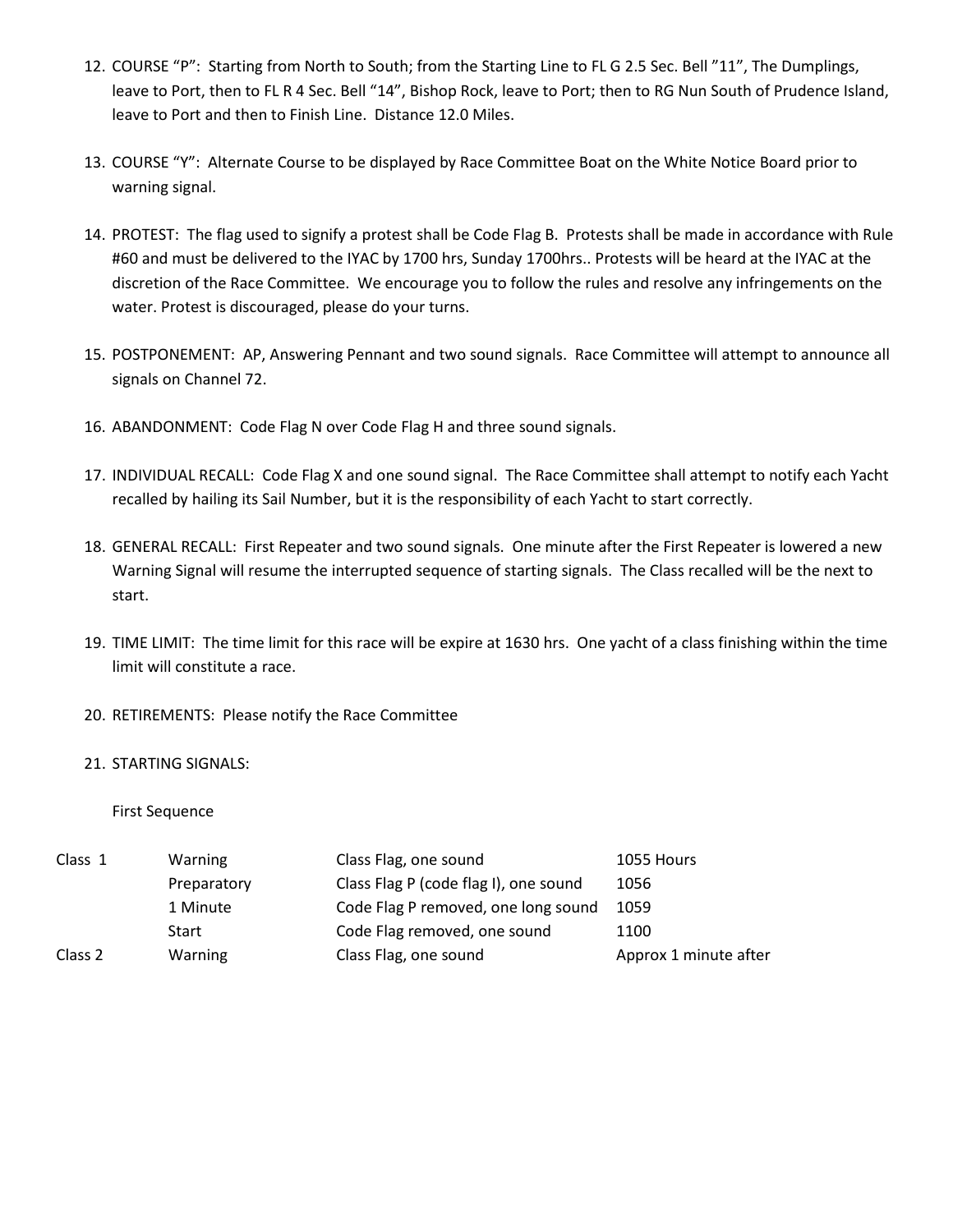

# THE IYAC 'LAST AROUND THE ISLAND RACE', 2020

# ENTRY FORM 2020

TO: Race Committee, IYAC, 536 Thames Street, Newport, RI 02840, 401 841 5250, 401 935 8097.

ENTRY FEES: Each Yacht will pay an entry fee of One Dollar (\$1.00) per foot. (Please make check payable to IYAC). Please make sure that you enclose a copy of your rating certificate. Entries must be received by 1900hrs on Friday, October 9, 2019. Payment can be made by check or cash mailed or dropped off at the IYAC address above, or online through Paypal at IYACNEWPORT.com.

In consideration of your accepting this entry, I hereby, for myself, my heirs, assigns, executors, and administrators waive and release any and all rights, claims, and actions for damages I may have against individuals or institutions associated with or assisting IYAC Newport in its events and activities, or any participant in events and activities for any and all injuries to my person and/or property suffered by me, arising out of my participation in events and activities sponsored by IYAC Newport.

**Covid-19 Guideline Clause:** I will also follow the The Adult Sports Guidance [\[reopeningri.com\]](http://reopeningri.com/) which applies on boats as on land, and recognize that it may be difficult to maintain six feet of distance continuously on a boat. My crew and I will strive to maintain this distance whenever possible and will wear face coverings whenever six feet of physical distance cannot be maintained. In addition, stable groups of 15 or less will be designated as crewmates. I, the person in charge or skipper shall submit contact information from each person in the group/crew for contact tracing purposes to the Organizing Authority. If you feel ill and have any of the symptoms of the Virus we encourage you to do the right thing and stay at home. All of these recommendations are intended to reduce risk of spread of COVID-19. BE SAFE. I further attest and certify that I have read and understand the above waive and assumption of risk, and that I am making this waiver and am assuming all such risks voluntarily.

Signature of Entrant: \_\_\_\_\_\_\_\_\_\_\_\_\_\_\_\_\_\_\_\_\_\_\_\_\_\_\_\_\_\_\_\_\_\_\_\_\_\_\_\_\_\_\_\_\_\_ Date:\_\_\_\_\_\_\_\_\_\_\_\_\_\_\_\_